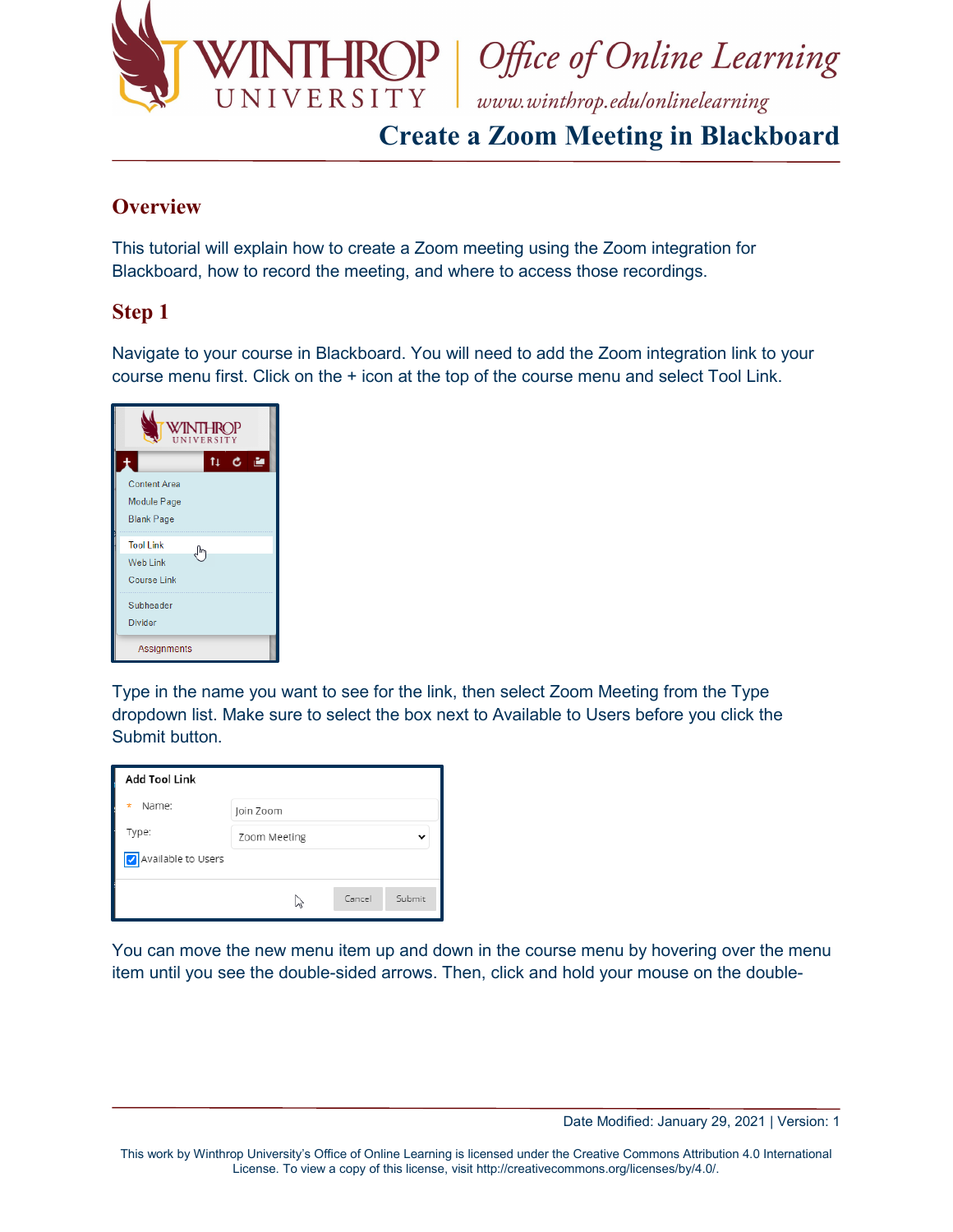

 $\mathbf{P} \mid$  Office of Online Learning

www.winthrop.edulonlinelearning

sided arrows while moving the menu item up or down.

| My Grades        |  |
|------------------|--|
| <b>Tools</b>     |  |
| Help             |  |
| Remote Session Z |  |
| Lectures         |  |
| Final Exam       |  |
| Join Zoom        |  |
|                  |  |

### **Step 2**

Click on the Zoom link you just created in your course menu. When prompted, click the Launch button. This will take you to the Zoom page outside of Blackboard.

#### **Step 3**

You are now in a Zoom account that is connected to this course. From this page you will be able to see Upcoming Meetings in this course. You can also use the tabs at the top of the page to view your Previous Meetings and Recordings.

|                                   | Your current Time Zone is (GMT-05:00) Eastern Time (US and Canada). $\angle$ |                              |                         | All My Zoom Meetings/Recordings | <b>Schedule a New Meeting</b><br>÷ |
|-----------------------------------|------------------------------------------------------------------------------|------------------------------|-------------------------|---------------------------------|------------------------------------|
| <b>Upcoming Meetings</b>          | <b>Previous Meetings</b>                                                     | <b>Personal Meeting Room</b> | <b>Cloud Recordings</b> |                                 | Get Training <sub>5</sub>          |
| Show my course meetings only      |                                                                              |                              |                         |                                 |                                    |
| <b>Topic</b><br><b>Start Time</b> |                                                                              |                              |                         | Meeting ID                      |                                    |
|                                   |                                                                              |                              |                         |                                 |                                    |



*The Zoom page you are opening is linked to the specific course and section you accessed it from. Only students in that course and section will be able to access the meetings you create there. Click on "All My Zoom Meetings/Recordings" in the top right to view a list of all meetings you have created using your Winthrop Zoom account.*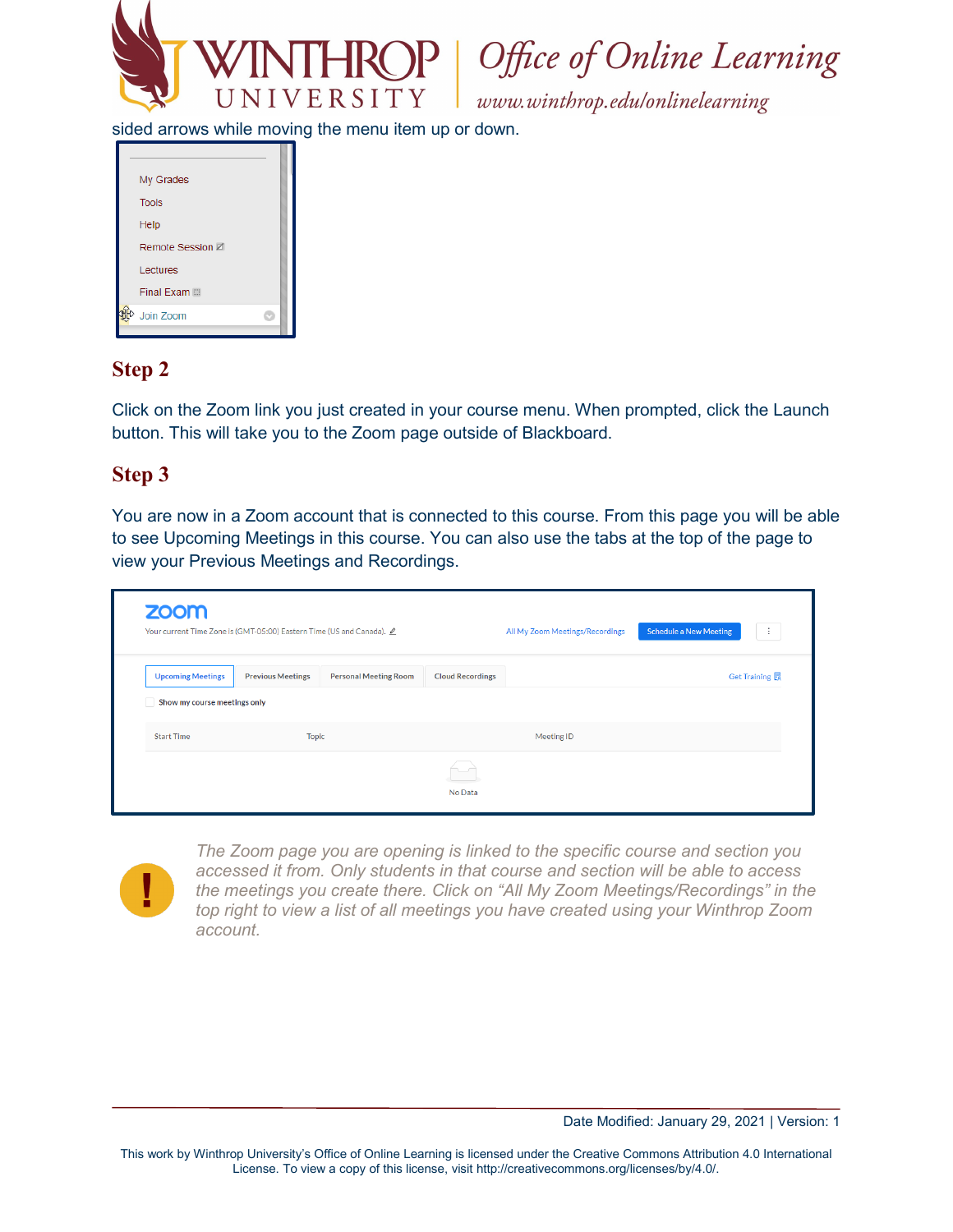

Office of Online Learning

www.winthrop.edulonlinelearning

#### **Step 4**

Click on the Schedule a New Meeting button at the top right. In the Topic field [1], enter a name for your meeting. Set the date, time, and duration of the meeting [2]. You may select the Recurring meeting box [3] if you plan to hold this session on a regular basis (i.e. weekly).



*In the Topic box [1], we recommend keeping the course name and adding the meeting date or topic directly after the course name to easily identify the recording later. Example: CRTW 201 005 Critical Reading, Thinking, and Writing (3), Summer 2020 - Summer B – 1/28/2021 Guest Speaker*

| zoom                                 | $\mathbb{S}$                                                                     |
|--------------------------------------|----------------------------------------------------------------------------------|
| Course Meetings > Schedule a Meeting |                                                                                  |
| Topic                                | CRTW 201 005 Critical Reading, Thinking, and Writing (3), Summer 2020 - Summer B |
| <b>Description (Optional)</b>        | Enter your meeting description                                                   |
| When                                 | $\mathrel{\boxplus}$<br>01/28/2021<br>12:00 $\vee$<br>PM<br>$\vee$               |
| Duration                             | $\vee$ hr 0<br>$\vee$ min<br>$\blacksquare$                                      |
| <b>Time Zone</b>                     | GMT-05:00 Eastern Time (US and Canada)<br>$\vee$<br>Recurring meeting            |

If the Waiting Room [4] option is selected, you will have to admit students to the room once the session has started. You can select whether you (the Host) and/or your students (Participants) will have the option to turn on their video cameras [5]. You can also set the meeting to record automatically on the local computer or in the cloud [6]. If you have an additional host [7] (another Instructor or a Teaching Assistant) you can add them by typing their Winthrop email in the space at the bottom.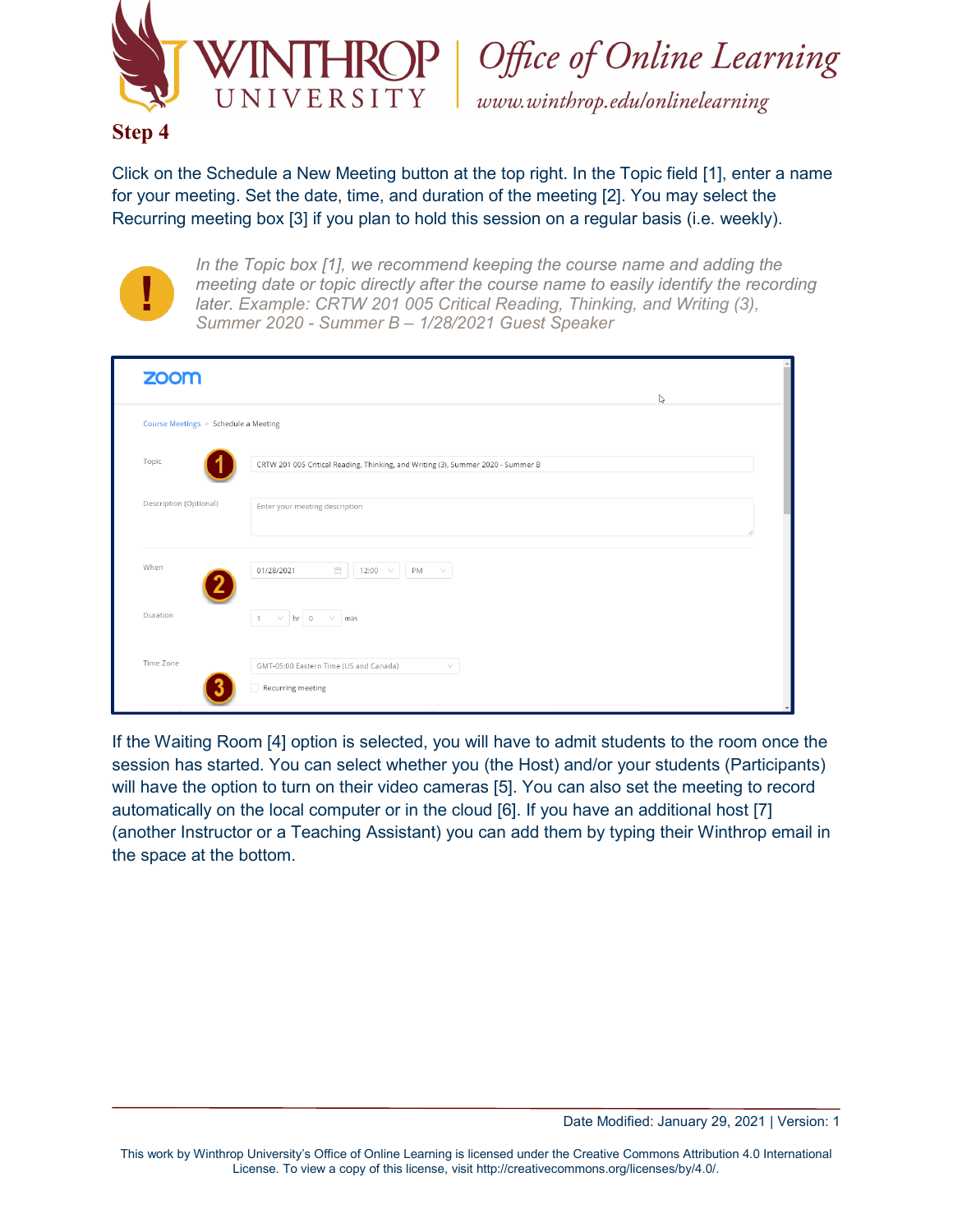|                          |                                                                                                                                               | 'INTHROP<br>NIVERSITY                                                                                                        | Office of Online Learning<br>www.winthrop.edulonlinelearning |  |  |
|--------------------------|-----------------------------------------------------------------------------------------------------------------------------------------------|------------------------------------------------------------------------------------------------------------------------------|--------------------------------------------------------------|--|--|
|                          | V Waiting Room<br>Require authentication to join                                                                                              | Only users who have the invite link or passcode can join the meeting<br>Only users admitted by the host can join the meeting |                                                              |  |  |
| Video                    | Host<br>Participant                                                                                                                           | $\bigcirc$ on $\bigcirc$ off<br>on off                                                                                       |                                                              |  |  |
| Audio                    | ◯ Telephone<br>Computer Audio (Contracts)                                                                                                     |                                                                                                                              | $\mathbb{Z}$                                                 |  |  |
| <b>Meeting Options</b>   | Enable join before host<br>Mute participants upon entry <b>12 ·</b><br>Use Personal Meeting ID 9607578368<br>Record the meeting automatically |                                                                                                                              |                                                              |  |  |
| <b>Alternative Hosts</b> | eckertj@winthrop.edu                                                                                                                          |                                                                                                                              |                                                              |  |  |

When you are finished selecting your options, click the blue Save button at the bottom of the page.

## **Step 5**

Your meeting will now be listed on your Zoom page for that course. You can view the details and edit the meeting by clicking on the hyperlinked Topic of the meeting. To start the meeting, click on the Start button to the right of the meeting you want to begin.

| Your current Time Zone is (GMT-05:00) Eastern Time (US and Canada). 2 |                          |                              | All My Zoom Meetings/Recordings | <b>Schedule a New Meeting</b><br>÷ |                |
|-----------------------------------------------------------------------|--------------------------|------------------------------|---------------------------------|------------------------------------|----------------|
| <b>Upcoming Meetings</b>                                              | <b>Previous Meetings</b> | <b>Personal Meeting Room</b> | <b>Cloud Recordings</b>         |                                    | Get Training 园 |
| Show my course meetings only                                          |                          |                              |                                 |                                    |                |
| <b>Start Time</b>                                                     | <b>Topic</b>             |                              |                                 | Meeting ID                         |                |
| <b>O</b> Today<br>11:40 AM                                            | <b>Test Meeting</b>      |                              | 848 2719 4715                   | <b>Start</b><br>End                |                |

### **Step 6**

Once you have launched the meeting, you will see your menu options at the bottom of the meeting screen. For more information on facilitating a Zoom meeting, please see the Video [Conferencing Resources](https://www.winthrop.edu/technology/video-conferencing-platforms.aspx) page.

Date Modified: January 29, 2021 | Version: 1